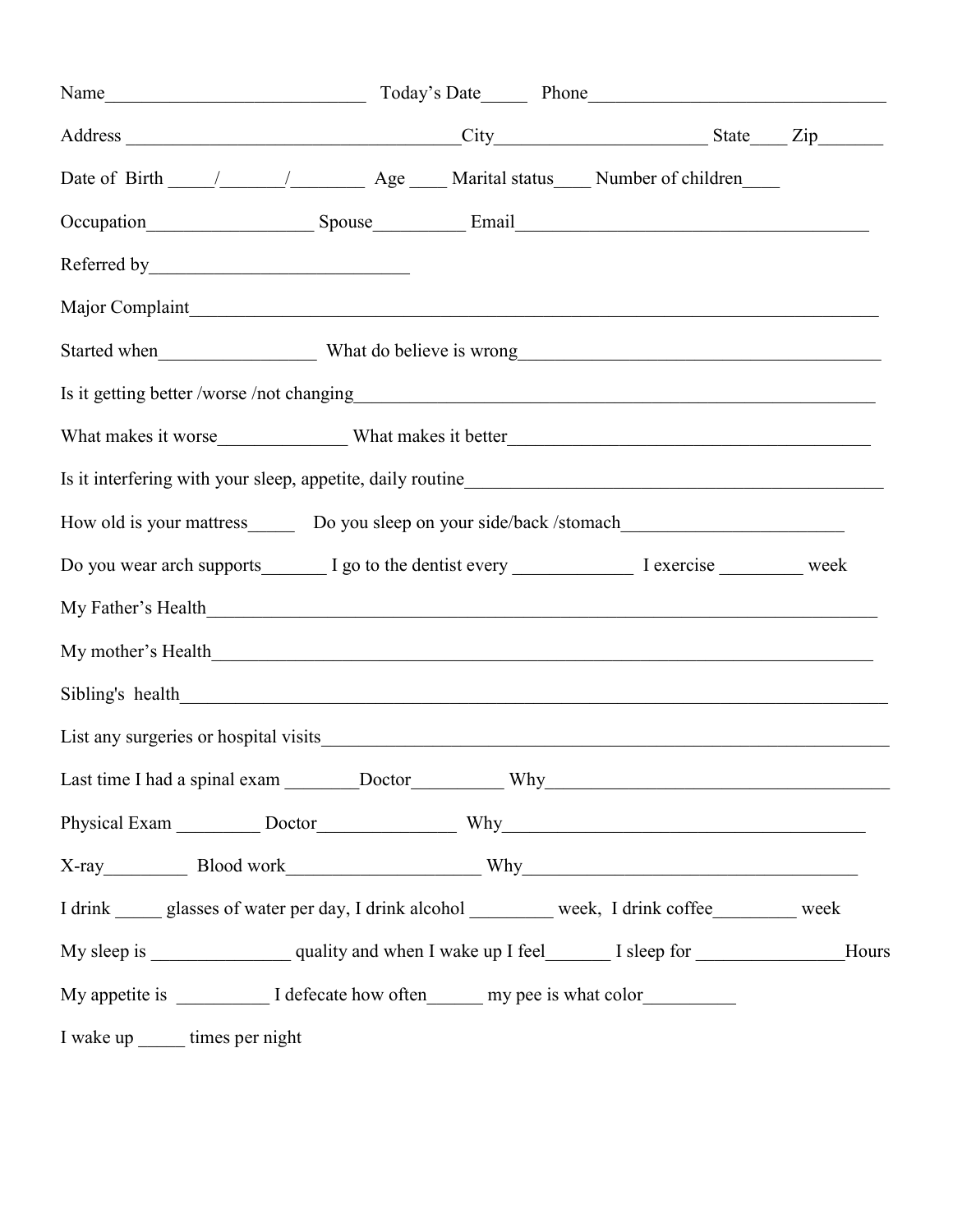| Place an N for now, P for neast leave blank it does not apply | Nasal obstruction                |
|---------------------------------------------------------------|----------------------------------|
| Allergy                                                       | Sinus infection                  |
| Chills                                                        | Sore throat                      |
| Dizziness                                                     | Blood pressure                   |
| Fatigue                                                       | Low<br>$\circ$                   |
| Fever                                                         | High<br>$\circ$                  |
| Headache                                                      | Pain over heart                  |
| Loss of sleep                                                 | Rapid heart beat                 |
| Nervousness                                                   | Poor circulation                 |
| Depression                                                    | Chronic cough                    |
| Numbness                                                      | Difficult breathing              |
| Sweats                                                        | Spiting up phlegm                |
| Tremors                                                       |                                  |
| Arthritis                                                     | Spitting up blood                |
| Foot trouble                                                  | <b>Boils</b>                     |
| Pain, numbness or stiffness in:                               | Bruise easily                    |
| Low back                                                      | Dry skin                         |
| Mid-back                                                      | Itchy skin                       |
| Neck pain                                                     | Inability to control kidneys     |
| Shoulders                                                     | Kidney stones or infection       |
| Arms                                                          | Painful urination                |
| Elbow                                                         | Prostrate trouble                |
| Hands                                                         | Anemia                           |
|                                                               | Cancer                           |
| Hips                                                          | Cold sores                       |
| Legs                                                          | Diabetes                         |
| Knees                                                         | Gout                             |
| Feet                                                          | Stroke                           |
| Swollen joints                                                | For women only                   |
| Belching                                                      | Irregular cycle                  |
| Gas                                                           | Congested breasts                |
| Difficult digestion                                           | Cramps                           |
| Distension of abdomen                                         | Backache                         |
| Excessive hunger                                              | Hot flashes                      |
| Gallbladder trouble                                           | Painful Menstruation             |
| Hemorrhoids                                                   | Vaginal Discharge                |
| Liver trouble                                                 | Miscarriage                      |
| Nausea                                                        |                                  |
| Pain over stomach                                             | I take the following supplements |
| Vomiting                                                      |                                  |
| Asthma                                                        |                                  |
| Colds                                                         | I take the following medications |
| Deafness                                                      |                                  |
| Dental decay                                                  |                                  |
| Ear noises                                                    |                                  |
| Eye pain                                                      |                                  |
| Failing vision                                                |                                  |
| Gum trouble                                                   |                                  |
| Nosebleeds                                                    |                                  |
|                                                               |                                  |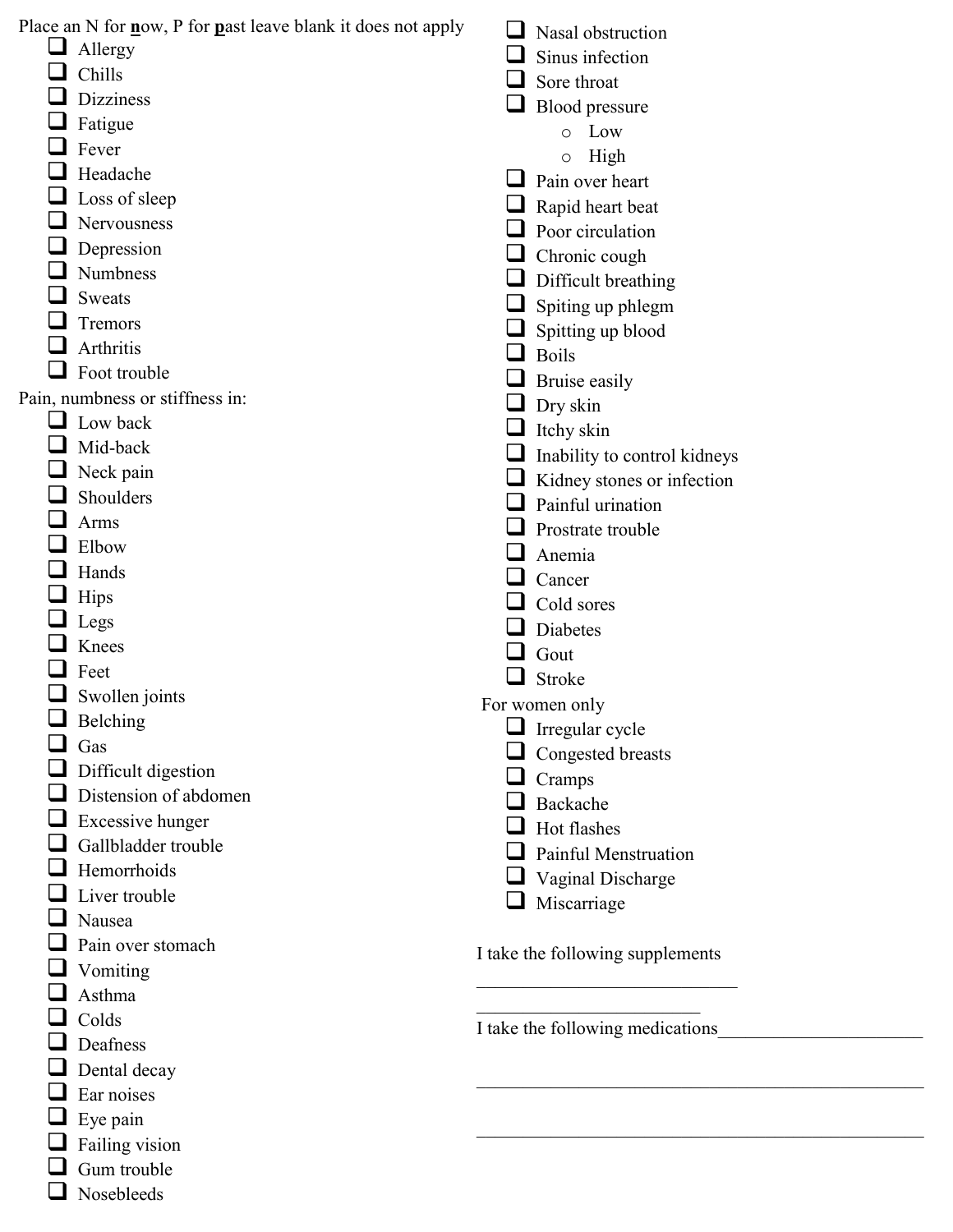11464 E. Ridge Rd. Truckee Ca. 96162

 Phone 530-550-1688 Fax 530-550-1622

 $\frac{1}{\sqrt{2\pi}}$ 

Dear Patient,

Please give us 24 hour notice to change an appointment. If you do not we are forced to charge you a 95.00 fee that is not reimbursable through insurance.

Thank you,

Barry Triestman D.C.

Patient Name

Patient Signature

Also, we need to inform you that your insurance plan will not pay for Active Release Technique, Graston Technique, gait analysis, Pilates and nutritional consultations. They are non-covered services and there will be additional charges for these. They will pay for chiropractic care and examinations. As your agreement allows.

Active Release Techniques 95.00

Nutritional Consultations 95.00

Analyze blood work 50.00

Pilates 75.00

Patient Signature